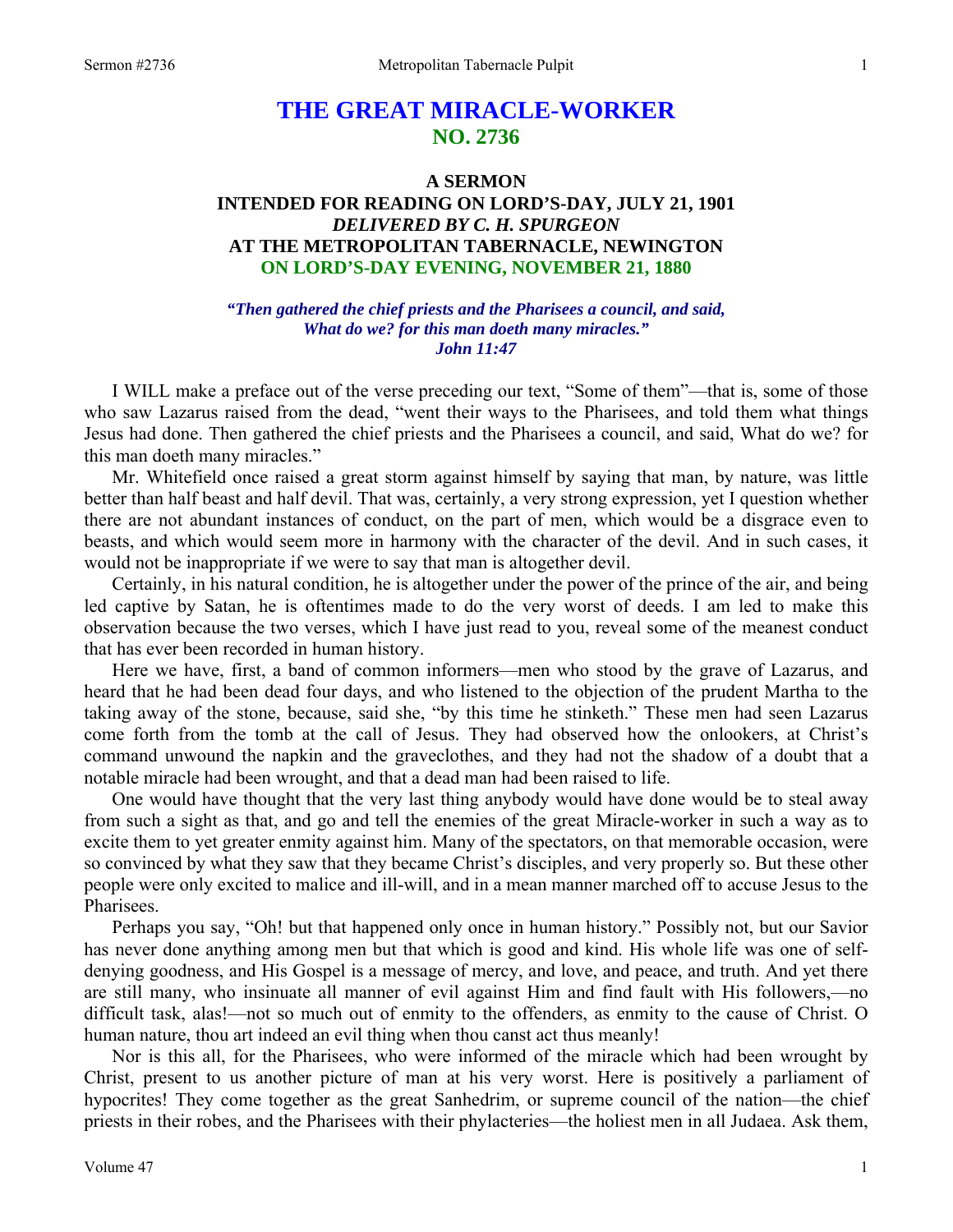and they will assure you that it is so—yet they have met together to oppose a perfectly innocent man, to say the very least about Him, who has proved, by working a miracle, that He is a great deal more than a man.

When they meet together, they say, "This man doeth many miracles," yet they are sitting there, plotting and planning to put Him down. Surely this assembly looks like another form of Pandemonium, and as Milton gives us pictures of all the winged spirits in hell coming close together into the council with Satan in the midst, I think I see the same thing carried out in Jerusalem. There is the high priest, Caiaphas, in the midst of them; and the Pharisees gather together around him, taking counsel to see if they cannot destroy the Christ.

So, first, there was a band of common informers, and then, a parliament of hypocrites. Next, look at the arguments they use as the reason why Christ is to be put down. Of course, it is pretended that their desire for His overthrow is the result of their zeal for the public good. It is often the case still that, when a man opposes true religion, he says that he is prompted to do it by zeal for morality, or a burning desire for the good of his country or his race.

So it was with these hypocrites in Jerusalem. In effect, they said, "If this man goes on working miracles, and we do not stop Him, the people will become His disciples. Then the Romans will believe that a new king is being set up over us, and they will pounce upon our nation, and destroy it. And therefore we must put Him down before they do so."

Now, this was a transparent lie, for, first, supposing that Christ had converted all the people of Judaea, had He ever in His life said a word about making Himself a king? Did not these Pharisees know that, when the people wanted to make Him a king, Jesus had withdrawn Himself from them, in order that nothing like a political tinge might be given to His sacred mission?

Did they not also know that the Romans never interfered with religious movements among the nations that they subdued? They were the most tolerant of all conquerors. What mattered it to the Romans what the Jews believed or did not believe? They left them entirely to themselves religiously, so that, if Christ had induced all the people of the land to become His followers, the Romans would not have interfered in the least degree.

But this is, to me, the most transparent part of the falsehood. If this man worked miracles, then the people ought to believe in Him, and they ought to become His disciples, and they ought not to be afraid of the Romans. The Romans might be strong, but the man who could work miracles must be stronger and if it should ever come to a conflict between Roman legions and the Divine Miracle-worker, there can be no question about which would be victorious. So, you see, this argument of the Pharisees, as to why Christ should be put down, was a self-evident fraud.

Perhaps someone asks, "Do men, at the present time, ever talk like this about the Savior?" I answer—Yes, the majority of the objections to Christianity, which lull men's consciences to sleep, are nothing better than transparent frauds. If they would honestly examine the evidence laid before them, if they would give their minds to searching out the truth, they would soon be brought to believe on Jesus.

Do you not remember how two gentlemen, both of whom were sceptics, said to one another, "Let us, as candid men, investigate some part of the Bible, and see whether it holds together, and bears the mark of inspiration." One of them took the subject of Christ's resurrection and the other selected the conversion of the apostle Paul.

They both sat down to study the Scripture narratives, not believing them to be true, and the result of their investigation was that they were both converted, and the one has given us a book upon the Life of Paul and the other has given us a book upon our Lord's resurrection. Their own examinations of the Word, candidly made, led them to the Savior's feet.

And I believe a similar result would follow, in the case of any sceptics here present, who would take the same course. At any rate, I challenge them to make the trial, and I am not asking of them more than candor requires of every honest man.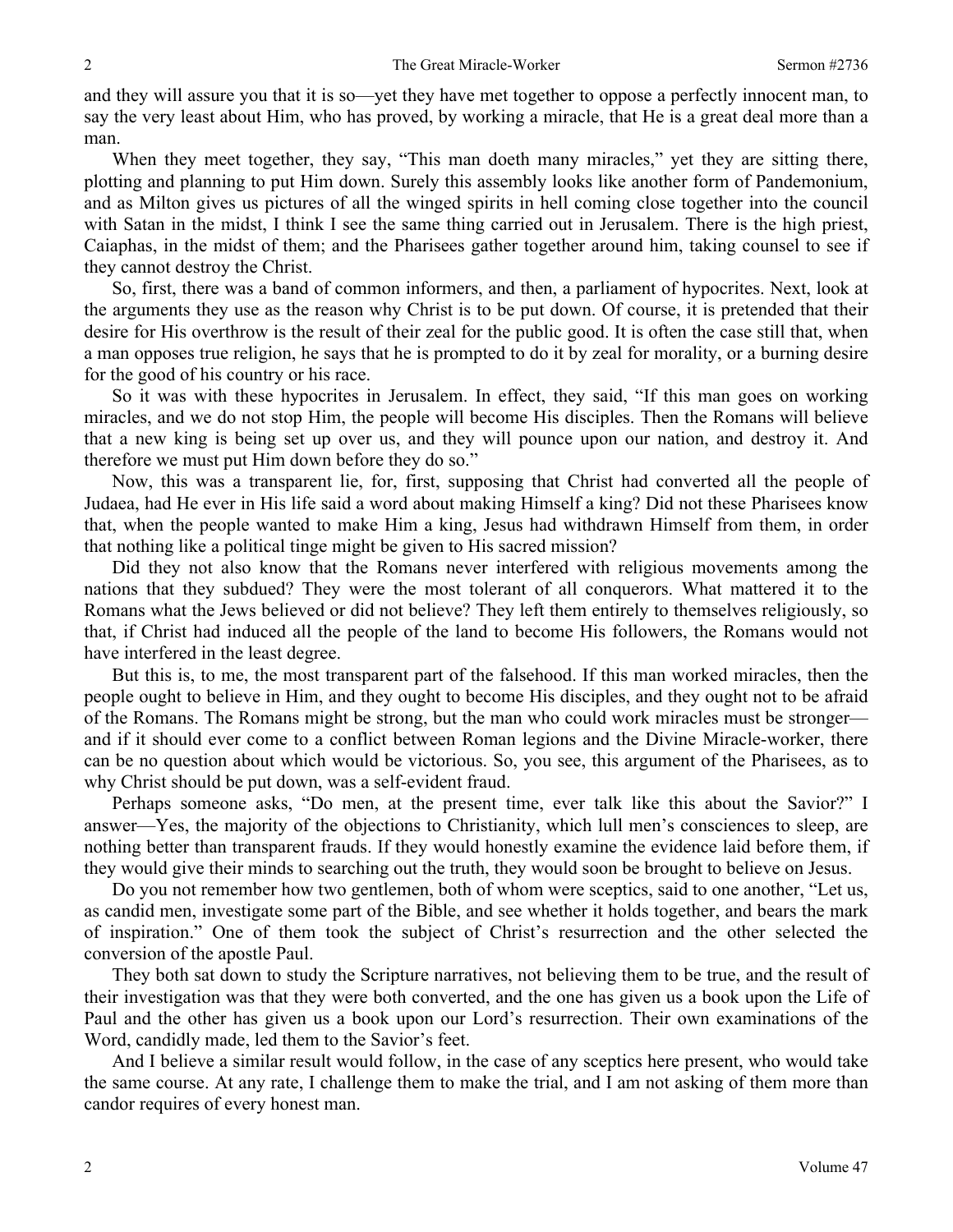There are some people who raise questions even concerning God himself. According to their notions, God should be this, or that, and almost anything but what he really is. JEHOVAH, the God of Abraham, of Isaac, and of Jacob, the God and Father of our Lord and Savior Jesus Christ, the only living and true God, is not at all according to their taste.

Some even venture so far as to call His justness "severity." They would have "a God all mercy" if they could. Or they pick out some one or other of God's attributes, and they want to have a change made in it. What! man, is God to be made to suit you, instead of you yourself being adapted to God's will? And is the question to be, not, "How can I be right with my Maker?" but "How can I make my Maker right with myself?" Is that the blasphemous turn that your thoughts have taken! It is so with some people, and accordingly, they practically become idolaters, for, while they pretend to worship the one living and true God, yet inasmuch as they attribute to Him a character which is not His own, they do, in effect, worship a god of their own making.

There are others whose quarrel is with God's Word, this blessed Book, the Bible. There are certain things in it which they do not approve, and when a man once begins to rail at Scripture, you never know what he will say. It is impossible to tell on which side he will find what he calls a fault, and probably, that which is the highest excellence of the Word will most offend him. We shall, therefore, put this question to him—Would you have a Bible made according to your mind—a brand-new Bible, I suppose, once a week, for your mind changes so often that it would need constantly to be revised in order to be according to your mind?

And shall God speak only such things as you would have Him say? Are you to be master of His voice, and lord even of the Inspired Word? That must not be. It is not for us to say what the Bible ought to be, but to find out what the Bible really is, and then meekly to bow before it, and accept it as the revelation of the Most High.

Many persons dispute with God concerning His providence, both on the larger and on the smaller scale. They think that they could govern nations very much better than God can, and when they read history, some of them cannot see God's hand there at all. And others, who do perceive His hand, yet dare to arraign their Maker for His management of the world.

As to their own share in the dispensations of providence, many are utterly discontented. They are not so much in the sunlight as they would like to be and the rivers that ripple o'er golden sands do not pass through their inheritance. They are often poor and obscure, and therefore they quarrel with the arrangements of God's providence. To anyone of that sort, whom I may be addressing, I would say, *"*Should it be that the Maker of heaven and earth should do your bidding?" Surely, this is only another form of the opposition of these chief priests and Pharisees to the Christ of God.

I have to mention one more point that arises from the context and that is, that the arguments of this parliament of hypocrites led them to a conclusion of blood, "This man is a worker of miracles, therefore he must die." You know the word regicide, which describes the killing of a king, a crime that is rightly thought to be a very terrible one. You know what fratricide means, killing a brother—parricide, killing a father—matricide, killing a mother, but what will you say of a deicide, a God-killer, one who seeks to destroy God if it be possible?

There was God in human flesh, moving amongst men, displaying His divine power in working miracles, yet these wicked men said, "This is the heir; come, let us kill him, that the inheritance may be ours." Human sin reached its highest point when, at last, it took the innocent, loving Savior, and hung Him up upon a gibbet to die like a common felon. Yet such is the nature of man that he will do anything he can against his God. The case is proven against the capacity of human nature, at any rate, by the passage which we have been considering.

Now I want specially to turn your attention to the latter part of the text, "What do we? for this man doeth many miracles."

**I.** In considering these words, I ask you to notice, first, THE STUBBORNNESS OF UNBELIEF.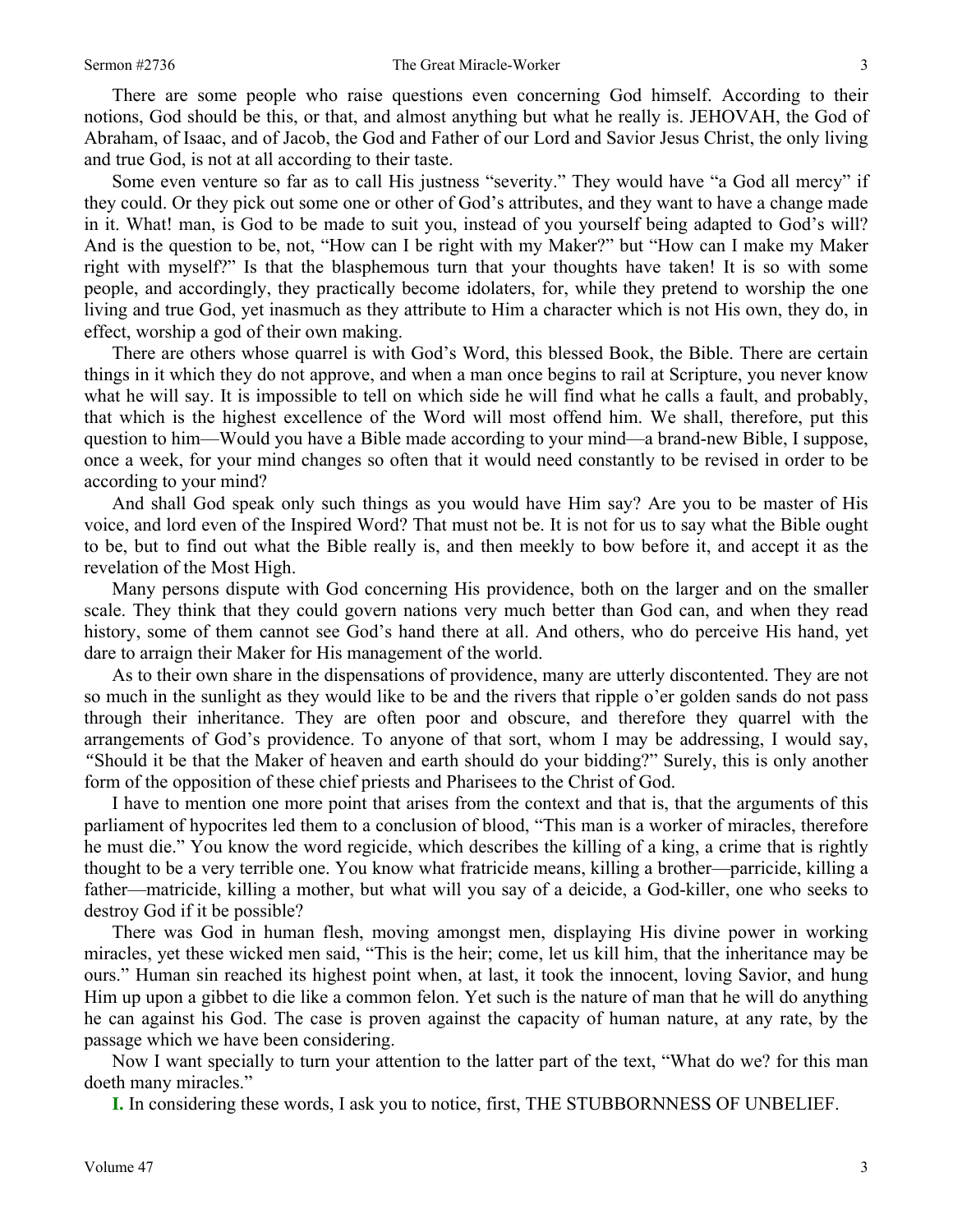The natural conclusion from the statement, "This man doeth many miracles," should have been— "Then, he is the Christ of God, so, let us believe in Him. Let us yield ourselves up wholly to Him." But these chief priests and Pharisees did not come to the natural conclusion. So stubborn was their unbelief, that they said, "This man doeth many miracles, therefore we will put Him to death if we can."

So that, first, *they admitted the miracles, yet denied the Miracle-worker.* We have many rising up, nowadays, who do not even admit the miracles. They are consistent if they also deny Him who wrought the miracles. But if you own the miracles, how can you deny the Miracle-worker?

I may be addressing some, who did not know how much that statement concerned themselves. You do believe that Jesus Christ of Nazareth wrought many miracles—why, then, do you not believe on Him? You are convinced that He did all these things that are recorded concerning Him in His Word, why, then, do you not trust Him—trust Him to save you, and so to work a miracle of mercy in you?

You know that He raised to life those who had been dead, then, why do you not ask Him to raise you up from spiritual death and to give you everlasting life? You believe that He opened the eyes of the blind, then, why do you not ask Him to open your eyes? If this man doeth such miracles as these, why do you not come to Him, and touch the hem of His garment, that virtue may go out of Him to you, as it did to the woman who had the issue of blood?

"Oh!*"* says one, "I believe all that I find recorded in the Scriptures. I am no sceptic." I am glad to hear you say so, but if you really do believe it, why do you not act upon it? If you are sick, and you know that this medicine will heal you, why do you not take it when it is freely given to you? If there be salvation in Christ, why are you not saved? If there be pardon for sin, why have you not obtained it, especially as it is to be had for nothing, as the free gift of the grace of God to everyone who trusts in the Lord Jesus Christ?

It was, indeed, stubborn unbelief which made the chief priests and Pharisees accept the truth of the miracles and yet deny the great Miracle- worker.

Further, *they admitted the miracles, yet opposed the Miracle-worker.* Well, now, a man is a fool who acts like that. If a person can work miracles, I certainly will not oppose him, for I cannot tell how far his power may extend. If he can kill and make alive, I am not going to strive against him.

If I fight against anyone, give me an adversary who has only natural power and not supernatural. "Woe unto him that striveth with his Maker!" To contend with omnipotence is as foolish as for wax to fight with flame or tow with fire. Possibly, I am addressing some who admit that Christ works miracles and yet who refuse to accept his Gospel.

You, dear friends, are living in a state of heart which practically does despite to His precious blood, and I ask you, whoever you are, to consider how fruitless your opposition must be, and no longer to be so stubborn in your unbelief as to confess that Christ is able to save, and able to destroy, and able to do all things, and yet, all the while, you will not yield yourself to him, and even scoff at religion, and use harsh and cruel words towards those dear ones in your own family who are true followers of the Lord Jesus Christ. Do not, I implore you, continue to be so inconsistent as to believe the miracles and yet to oppose the Miracle-worker.

Yet once more, these chief priests and Pharisees manifested a very stubborn unbelief in another way, for *they admitted the miracles and yet they were afraid of the Miracle-worker's influence over the people*. We also have some objectors, in the present day, who believe Jesus Christ to be a great Teacher, but they are constantly telling us that, to preach up salvation by grace, justification by faith in Jesus, is to endanger morality.

Ah, me! I marvel not that the darkness thinks the light is dangerous, yet this complaint is most absurd. If Jesus Christ works miracles, then he is of God, and if he is of God, then the more his influence, is extended among the people, the better. Suppose that the preaching of the Gospel does stir up opposition in some minds, yet the supremacy of truth is such that opposition to it need never be feared, for truth will lay her iron hand on all her adversaries, and break them in pieces if they will not submit to her righteous rule.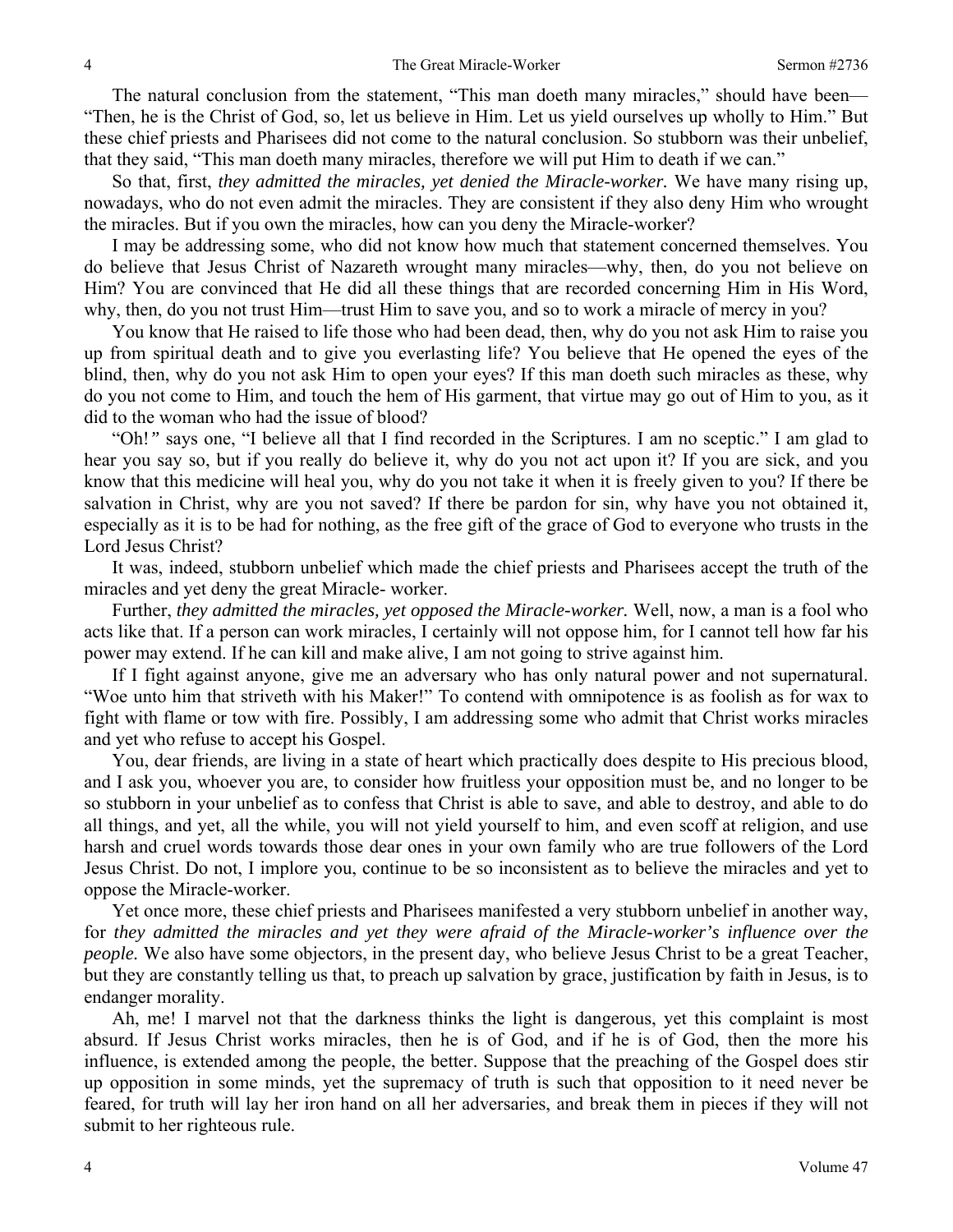#### Sermon #2736 **Sermon #2736** The Great Miracle-Worker 5

Perhaps some of you imagine, that, if you could see a miracle wrought, you would believe in the Miracle-worker, but there is no certainty that you would do anything of the kind. These Pharisees had, doubtless, seen many of Christ's miracles or received reports of them from those who knew they were true. They admitted that Christ had wrought many miracles, yet they did not believe on him.

As a rule, signs and wonders are not sufficient to make men believe. Such things may, indeed, increase their responsibility, but not affect their conscience and their heart. Why do any of you want to see miracles wrought by Christ? You have his Word, you have the Spirit of God among you, and if you reject these, neither would you believe though one rose from the dead. Though the earth should shake, and the heavens should pass away like a scroll, though the sun should be turned into darkness, and the moon into blood, yet would you not believe if you will not accept the Christ of God as he is revealed in Holy Scripture. Such is the stubbornness of unbelief.

**II.** But now, secondly, and briefly, let us notice THE FUTILITY OF ALL OPPOSITION TO CHRIST, for the chief priests and the Pharisees said, as if they realized their own impotence, "What do we? for this man doeth many miracles."

The whole history of Christ's church in the world is summed up in the words of our text. After the persecutions to which the early Christians were subjected among the Jews, the Romans tried to destroy Christianity by hunting Christians to the death. Nero smeared them with tar and set them up in his palace gardens to burn at night to afford light for his sports. There was no kind of inhuman cruelty that was not practiced upon the followers of Jesus, yet within about three hundred years after the death of Christ upon the cross, Christianity was the ruling religion of the then known world.

The more the persecutors tried to crush it, the more it continued to advance. The more they fought against it, the more it conquered. Christians had patience and grace enough to endure all manner of trials, and courage enough to continue to bear testimony to the Gospel they believed, till at last the truth overthrew the gods of the heathens, and the temples of the idols became, in many instances, the places where Christians met to worship the one living and true God. Well might the adversaries of Christ then have said, "What do we? for this man doeth many miracles."

Then there came a long time, when the light of the Gospel grew fainter, and waned under the influence of riches and wealth. The devil probably thought that he should have everything all his own way then. But up there among the mountains of Northern Italy, and in the valleys of Piedmont, and away there towards Lyons, and in divers spots, there were godly men and women who had not bowed the knee to Baal.

And even when the followers of antichrist thought themselves supreme, they might still have said, *"*What do we? for this man doeth many miracles, and here, among poor ignorant men and women is the power of the Gospel still kept alive." The enemies of the faith sought to crush out all who loved it, but God continually sent fresh witnesses to bear testimony to the truth.

Two of these mighty men were Jerome of Prague and John Huss, who preached the Gospel in Bohemia, and then sealed his testimony with his blood. The name Huss means goose, so as he was being burned, he said to his persecutors, "You may roast this goose, but there will come as wan that you will not be able to burn." That prophecy was fulfilled in Martin Luther, and by and by, there sprang up many others who held the truth. And in various places, no sooner was the Gospel proclaimed than multitudes responded to its call as though they had lain concealed, and were only awaiting the summons to arise.

It was as when some chieftain has hidden away his men, and then, when he blows his whistle, from every rock there rises up a soldier. Once more was that ancient Scripture true, "The LORD gave the word: great was the company of those that published it." Calvin, Zwingli, Knox, and thousands of others stood up in different lands, until the devil and the pope had to say, "What do we? for this man doeth many miracles."

And since then, whenever there has come a sad, dark time, and the enemy has begun to exult over the faithful, then the light of the Gospel has suddenly broken out again, as it did in the days of Whitefield and Wesley, when the whole land seemed steeped in midnight darkness. Then up rose these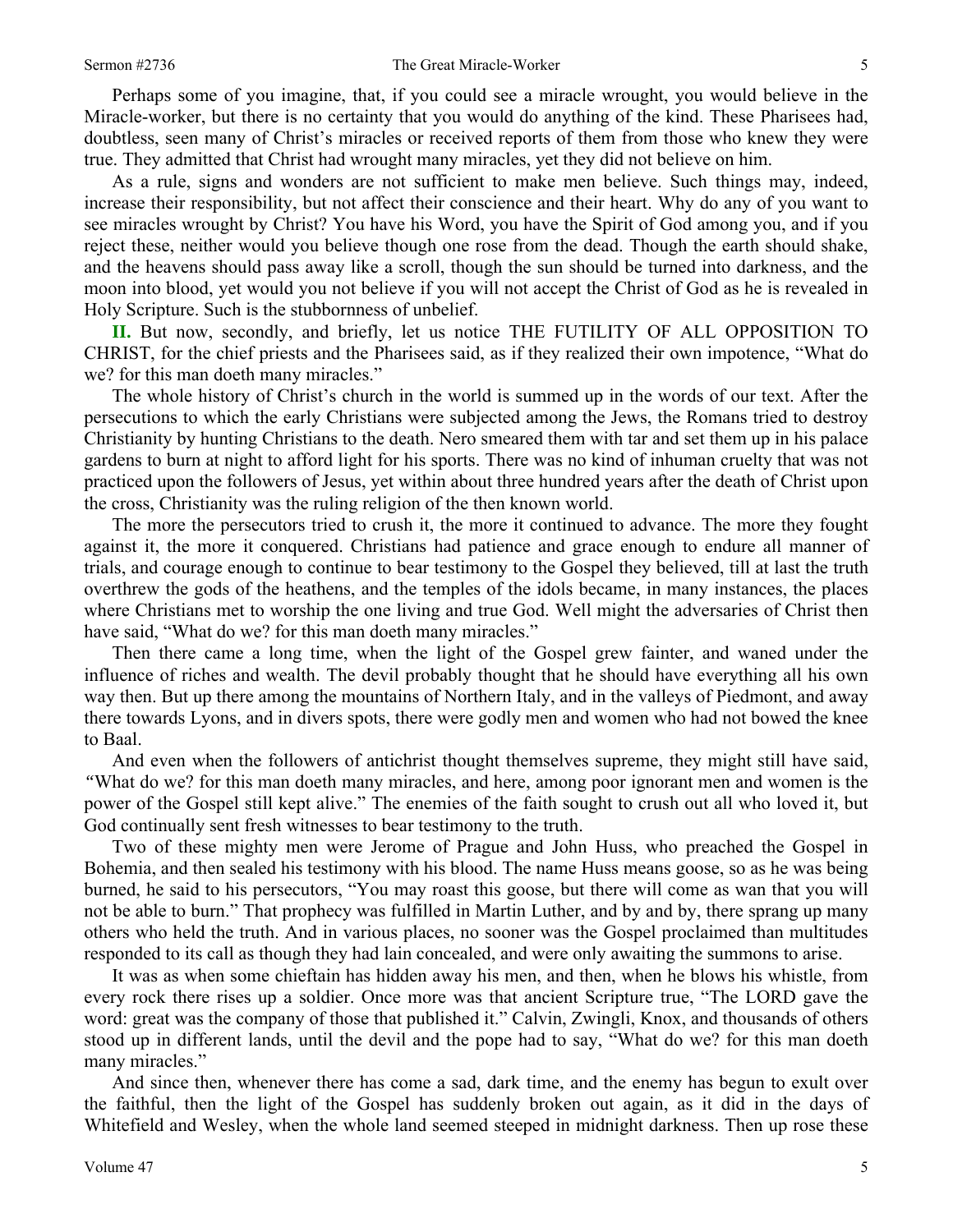earnest man, and thousands were brought to the Savior by their preaching, and the church had anew reformation. So will it be right on to the end of the age, God will go on converting men by the power of the truth as applied by his Holy Spirit. Some of them will be such remarkably singular men that their conversion will indeed be a miracle of mercy.

Foolish people talk about the last of the evangelicals, and the last of the Puritans, but that is all nonsense. So long as the earth endureth, and sun and moon shall shine, the everlasting Gospel shall not lack a man to proclaim it. And if all the ministers who now live should desert the Gospel, and all universities should pour out heretics instead of true preachers of the Word, the Lord will raise him up ministers out of the darkest slums of London, or will find them among the very poorest of the poor, or even among the heathen, but somehow or other, his Gospel must be continually spread abroad.

What do ye, O ye haters of the Christ of God? What do ye accomplish after all your opposition to Him? Remember that ancient verse of the psalmist, "He that sitteth in the heavens shall laugh: the LORD shall have them in derision." For, still, "this man doeth many miracles," and He will continue to do them till He Himself shall come to claim His final victory. Wherefore, be of good comfort, all ye who tremble because of the evil times in which you live, and believe that God will overcome all the powers of darkness in His own good time.

**III.** Now, the last and the longest part of my discourse is concerning THE CONCLUSION OF TRUE REASON FROM THE TEXT, "This man doeth many miracles." What then? Why, let us believe on Him.

I want every one of you to give me your most earnest attention. I do not want you to hear for your neighbor, but for yourself. Let each one of us say for himself or herself, "If this man doeth many miracles, I will see what sort of miracles He does, in order that, if possible, I may have such a miracle wrought upon me." We must always remember that most of the miracles of Christ are symbols and emblems of the spiritual and moral miracles that He works in the world of the heart.

In the Gospel according to John, several miracles are recorded which are not mentioned by any other evangelist. I want to refer to some of them, and also to others recorded by John, in order that we may learn the spiritual lessons that they teach. The first miracle which Christ wrought was the turning of water into wine at the marriage at Cana of Galilee. This is recorded in the second chapter of John's Gospel. Christ did but speak the word, and "the conscious water saw its God and blushed" itself to wine.

Is there any instruction for me in that miracle? Suppose that I am a Christian, that I have been rendered pure and clean, so that I am like water that might be served up at a feast. What then? I should like to be much better than I am now, if that is possible. I should like to have much mere influence over my fellow-men, far more power to affect them for their present and eternal welfare.

I should like to be more fit for use in Christ's blessed festival of mercy. Can I be Yes, *"*for this man doeth many miracles." He can make that which is good to be much better. He can take the gracious and lift them up to a still higher plane of spiritual life. He can make the best Christian to be as much better than he now is, as the wine that Christ made was better than the water of which He made it.

Come, you devout spirit, you who love Christ, you who knowest His power to save, and put yourself into His hand that He may make something more of you than you have ever yet imagined. I earnestly desire to experience this miracle in my own soul just now, and cannot some young man here, from this time forth, live a nobler life than he has ever yet lived? God has, by His grace, made him pure and clear. Now may He make him strong and full of holy savour, that he may bless his race as long as he lives! "It will be a great miracle," says one, "if He does that to me." That is true, but then, "this man doeth many miracles." Brother, sister, he can do as much for you as He did for the water when He turned it into wine.

Now read on in that second chapter, and you will find that it contains the record of another miracle—that is to say, the driving out of all the buyers and sellers who were in the temple at Jerusalem. This is not usually called a miracle, but I think it should be reckoned as one that Christ, with a scourge of small cords, should be able to drive out the many men who were sitting there, selling doves and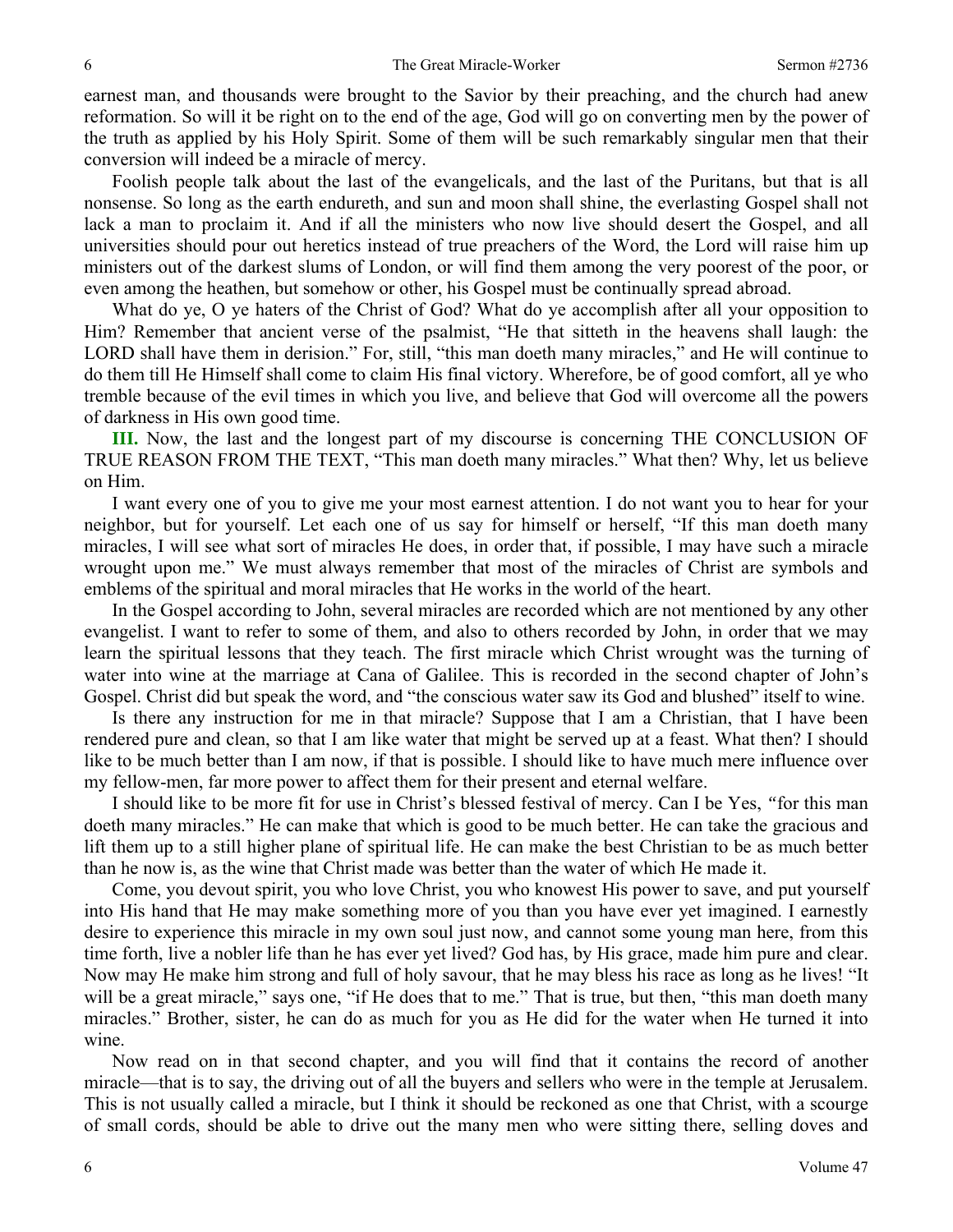#### Sermon #2736 **Sermon #2736** The Great Miracle-Worker 7

changing shekels. For, if they had banded themselves together, they might easily have overcome one person armed only with a little scourge, but the Lord Jesus, by the majesty of His person, completely overawed them all. He overturned the tables of the money-changers, and said to those that sold doves, "Take these things hence; make not my Father's house a house of merchandise."

Is there anything in this miracle that can comfort anybody here? Dear friend, you who are consecrated to God, you who are God's temple, and who rejoice to know that it is so, you desire that your whole being should be the house of God, and used only for His glory, but somehow or other, evil thoughts have entered into your mind and you cannot get them out. Constitutional temptations, old habits, your daily surroundings—all these are like the money-changers in the temple, or like those that seem not only to sell doves, but to sell dragons and owls.

Well, now, you wish you could get rid of these unwelcome invaders. Do you not see what comfort there is for you in our text? "This man doeth many miracles." Then, ask him to come and drive out these evil thoughts, these atheistic doubts, these critical sophistries, which lead you almost into infidelity, for He can cast them all out. "Oh!" say you, "I have struggled against them for years, and I cannot get rid of them. If they were once all banished from me, it would indeed be a miracle."

Well, "this man doeth many miracles," and He can give you such calm and peace of mind, and such certainty of holy faith, that your nature shall become like a purged temple, wherein is heard nothing but the song of holy praise, and the voice of them that say, from morning until evening, "Blessed be the name of the LORD." Oh, what a miracle that would be! And as "this man doeth many miracles," why should He not do this for you?

Now, if you will turn to the fourth chapter of this Gospel, at the forty-seventy verse, you can read about the next wonder which Christ wrought, and which John has recorded. That was the raising up to health of the nobleman's child who was at the point of death. Jesus said to him, "Go thy way; thy son liveth," and he found that it was even so.

Have any of you children at home unconverted! Are they the subject of your prayerful solicitude! Are you afraid, from what you see of them, that they will not turn out well! Mother, do they distress you? Father, do they cause you sleepless nights and much anxiety? Well, now, do you not see in this miracle much that may comfort you. Apply to Jesus as that nobleman did. Tell him about your child, and his soul-sickness, for the Lord Jesus can heal him of his ill-temper, and evil disposition, and all that now causes you such sorrow, and you shall yet hear him say to you, "Thy son liveth," and you shall have most joy in the very child who caused you most grief.

Those characteristics which now seem to be most likely to lead to vicious practices shall, by divine grace, be turned into a strength of character which shall enable your son to glorify God even more than others who have not those propensities. I think we ought to have great comfort concerning our children whenever we read of our Lord Jesus Christ healing those who were at the point of death and raising up those who were already dead.

After all that He has done, what is there that Christ cannot do either for ourselves or for our dear ones? If He has done for you all that you need, then ask Him to do for your household all that He has done for you. And from this miracle of the healing of the sick child take comfort to bring every hard case before Him.

Now turn to the fifth chapter, and read the record of the miracle wrought by Christ at the pool of Bethesda. There lay a man, who had been decrepit for thirty-eight years, and not until Christ came on that Sabbath day, and bade him take up his bed, and walk, was he cured of his malady. I wonder whether anybody here can get comfort out of this miracle.

This poor man was alive, but he was very ill. There had been a time in his life when he was well, but it was such a long while ago that he must almost have forgotten it. Thirty-eight years is a long period of sickness, and the man must almost have despaired of ever being restored. Am I addressing somebody who was once a professor of religion, a member of a Christian church? Are you sighing—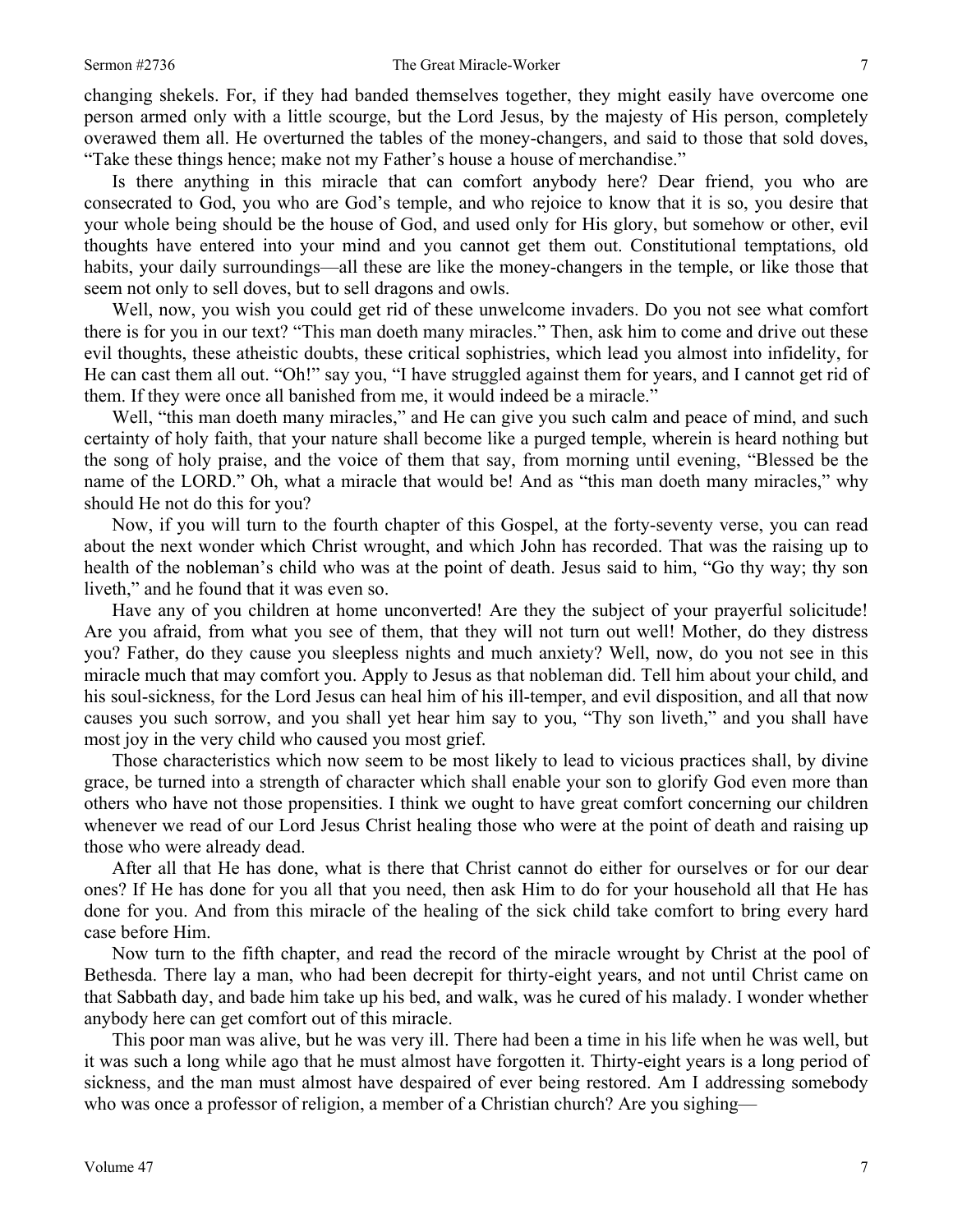### *"What peaceful hours I then enjoyed! How sweet their memory still"?*

It is a long time since you had any such enjoyment as that, yet there is still some life in you, and that makes you look back upon the past with some pleasure, wishing that you could have those happy times over again, and once more know yourself to be God's child. Well, that man's thirty-eight years' sickness, out of which he was restored by Christ, should seem to say to you, "Backslider, though you may have fallen very low, and wandered very far, yet 'this man doeth many miracles,' and He can bring you back again to all your former joy."

The devil may have concluded that you belong to him. "Ah!" says he, "I shall never trouble about him." He does not tempt you much now, for he looks upon you as one who is perfectly safe. He thinks that you will never run away from him, but suppose he should be undeceived this very hour? What if this God-man, that doeth many miracles, should come and call you by His grace, and you should leave the sin into which you have fallen, and in which you seem as though you had been imbedded, as though you had stuck fast in a bed of cement, and should so call you that you will be able to come forth, and say, "I will arise, and go to my Father"! Why should it not be so with you? Have faith in Him, who doeth great marvels and trust Him to work a miracle of mercy even for you.

I have not time to do more than just remind you, in passing, that in his sixth chapter John tells us of the five thousand hungry men, besides women and children, whom Christ fed with the lad's five barley loaves and two small fishes. What does that miracle teach us? I think it tells all anxious workers that Jesus Christ is equal to every emergency. Think of the four millions of people in this city, and of the very few in it who really are dealing out to them the bread of life. Yet, brethren, never despair. Christ can feed five million souls as easily as he can feed five and though the stock to begin with be only a few barley loaves, and a still smaller quantity of little fishes, yet He can keep on multiplying them until the whole multitude shall be satisfied. The agencies at work are sufficient for the purpose in view, if Christ does but bless them. So have unbounded faith in Him, for "this man doeth many miracles."

In that sixth chapter, there is also the story of Christ's walking on the sea, to come to His troubled disciples. "The sea arose by reason of a great wind that blew," but in the night watch Jesus came, "and immediately the ship was at the land whither they went." What says that miracle to us? Is not this the lesson to be learned from it? Christ's church is always safe. She may be *"tossed* with tempest, and not comforted," but in the darkest night Christ will come, walking over the waves of her trouble, and He will hush her tumult, and give her perfect peace, for *"this* man doeth many miracles." Everything is safe in His hand so let us not be afraid, whatever may happen.

Then, if you turn to the ninth chapter, you can read about the miracle—which John alone records of the man born blind. He had never seen the light, yet Christ made his eyes to open, to the astonishment of all beholders. Is there not someone who can get comfort out of this miracle?

Are you, dear friends, desirous to see the true light and to find Christ as your Savior? I have met with many persons, who have been for years attending a place of worship, anxious to find salvation. Very often, their failure has been explained by what they have said to me, "Where I have been in the habit of worshipping, sir, there was about a quarter of an hour or twenty minutes of something that I never understood. I did not know anything about the way of salvation, and could not make head or tail of what the minister said. But it seemed to be the proper thing to go to a place of worship, so I continued to go there. But at last, I went to another house of prayer, where I heard the simple story of the cross, and my eyes were opened to see my Savior, and now I am rejoicing in Him."

Ah, dear friend! this man, who opened the eyes of the blind, still doeth many miracles, and if you have been for years wanting to know what you must do to be saved, and are not saved yet, ask Jesus Christ to save you now, and trust Him to do it, and the film shall depart from your eyes as you see that Jesus Christ, your Savior and Redeemer, has undertaken to save all those that put their trust in Him.